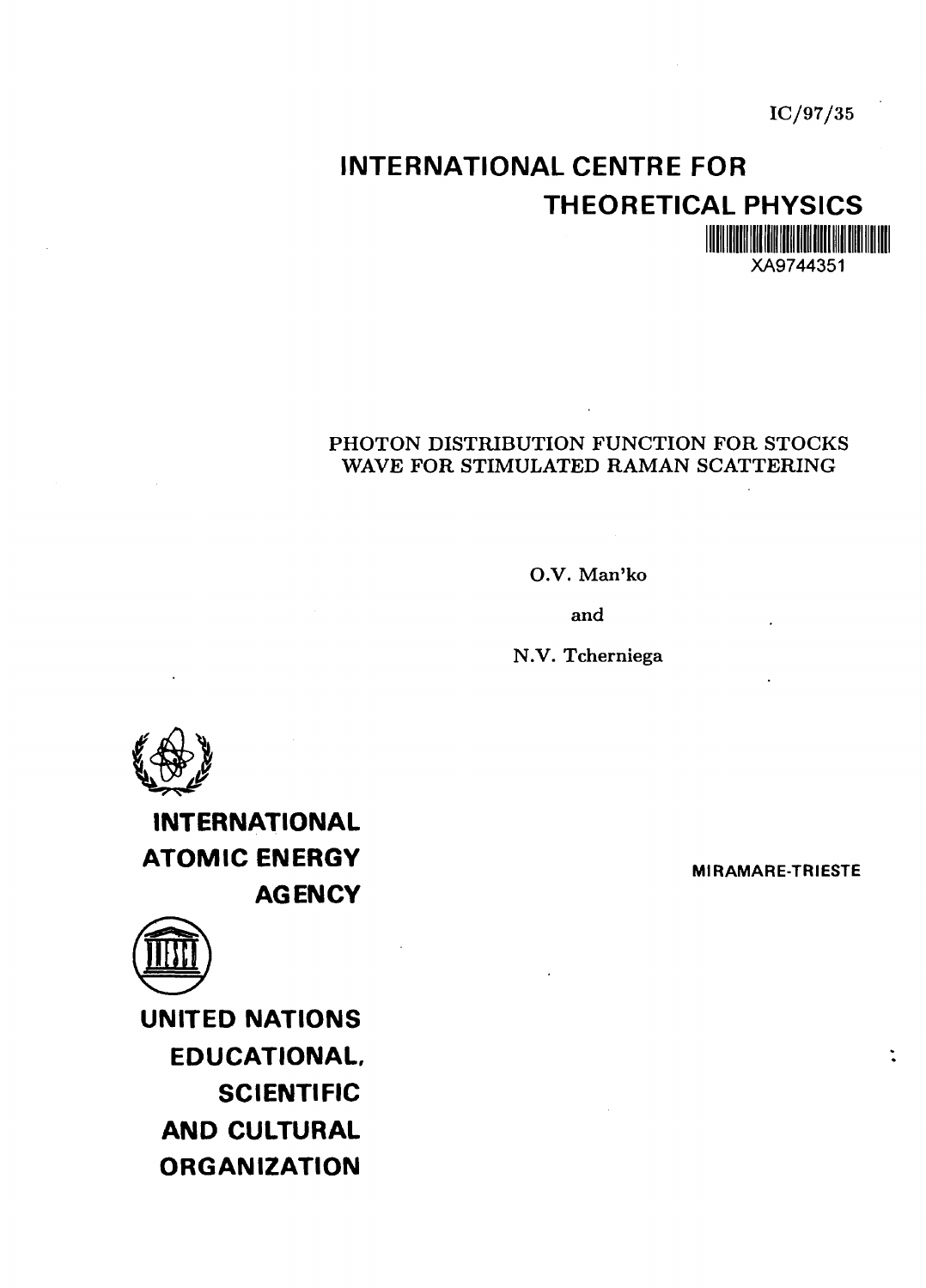United Nations Educational Scientific and Cultural Organization and International Atomic Energy Agency INTERNATIONAL CENTRE FOR THEORETICAL PHYSICS

#### PHOTON DISTRIBUTION FUNCTION FOR STOCKS WAVE FOR STIMULATED RAMAN SCATTERING

O.V. Man'ko and N.V. Tcherniega International Centre for Theoretical Physics, Trieste, Italy and Lebedev Physical Institute, Leninsky Prospekt, 53, Moscow 117924, Russian Federation.

#### ABSTRACT

New time-dependent integrals of motion are found for stimulated Raman scattering. Explicit formula for the photon-number probability distribution as a function of the laserfield intensity and the medium parameters is obtained in terms of Hermite polynomials  $\ddot{\cdot}$ of two variables.

## MIRAMARE - TRIESTE April 1997

E-mail addresses: omanko@sci.lpi.msk.su; tchera@sci.lpi.msk.su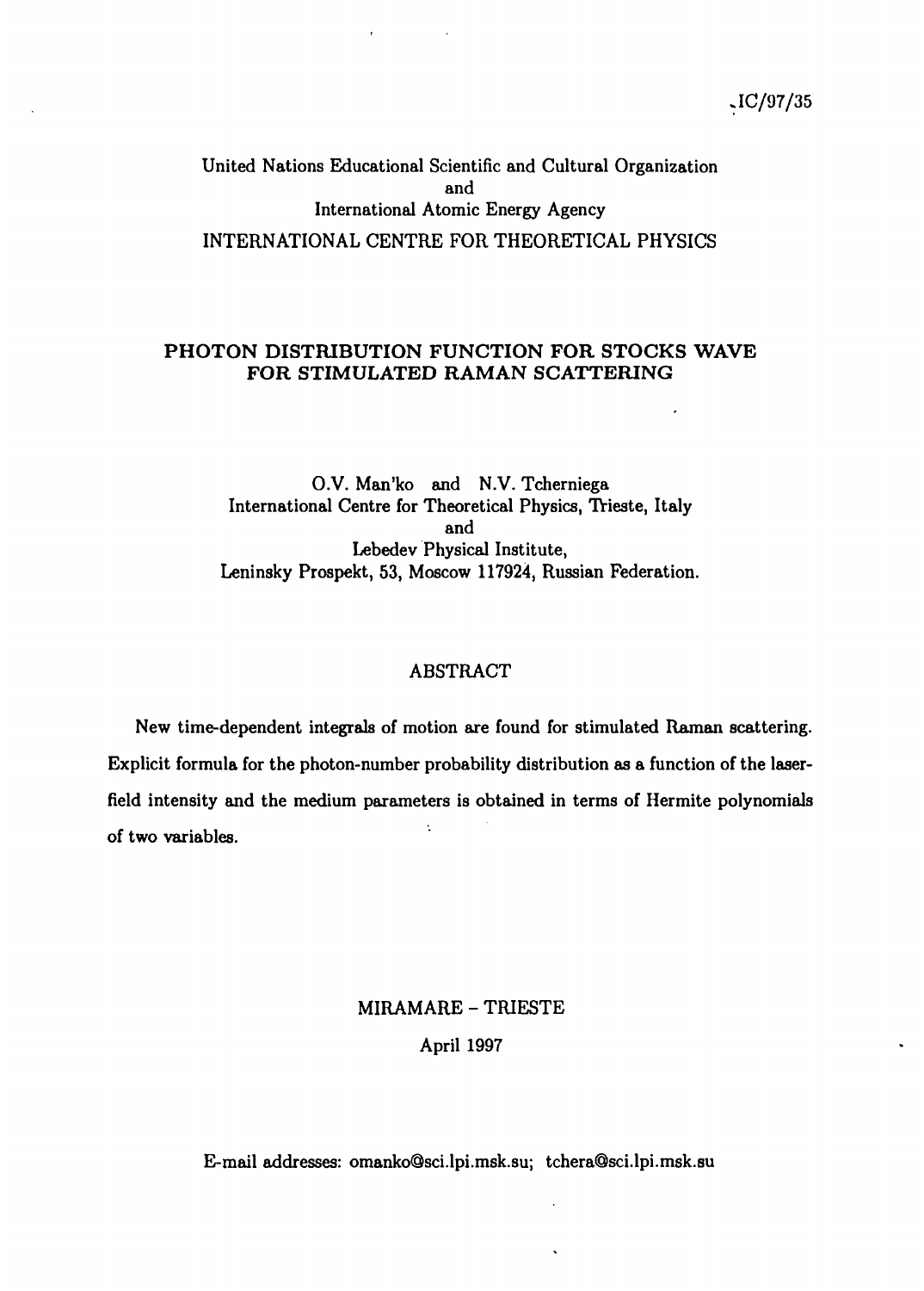#### **1 Introduction**

Since the discovery of stimulated Raman scattering in 1962 [1] this phenomenon has been intensively investigated both theoretically and experimentally [2-7]. Quantummechanical description of stimulated Raman scattering can be done in the framework of different equations, namely, Heisenberg-Langevin equation [7], Maxwell-Bloch equation [8], and Fokker-Planck equation [9]. Quantum-statistical properties of stimulated Raman scattering were treated using a quadratic Hamiltonian [10]. For studying properties of stimulated Raman scattering taking into account intermolegular interaction, a cubic Hamiltonian was used [11].

Nonclassical properties of stimulated Raman scattering such as squeezing and sub-Poissonian statistics were considered in a number of papers [12-16]. The purpose of our work is to study the photon distribution function for the Stocks wave in the framework of linear integrals of motion for systems with quadratic Hamiltonians [17-19] using the results of [20-26]. General formulas for matrix elements of the Gaussian density operator for the multimode oscillator in the Fock basis were calculated explicitly in [20]. For one-mode light described by the Wigner function of a generic Gaussian form with five real parameters describing the quadrature means, variances, and covariance, the photon distribution function was obtained explicitly in terms of Hermite polynomials of two variables [21]. In [22], the temperature dependence of oscillations of the photon distribution function for squeezed states was investigated. It was shown that oscillations of the photon distribution function for squeezed and correlated light were decreasing if the temperature increased.

The photon distribution function for N-mode mixed state of light described by the Wigner function of the generic Gaussian form was calculated explicitly in terms of Hermite polynomials of *2N* variables in [23, 24], and parameters of the photon distribution function were determined through the dispersion matrix and mean values of quadrature components of the light. The photon distribution for two-mode squeezed vacuum was investigated in [25] where its dependence on four parameters (two squeezing parameters,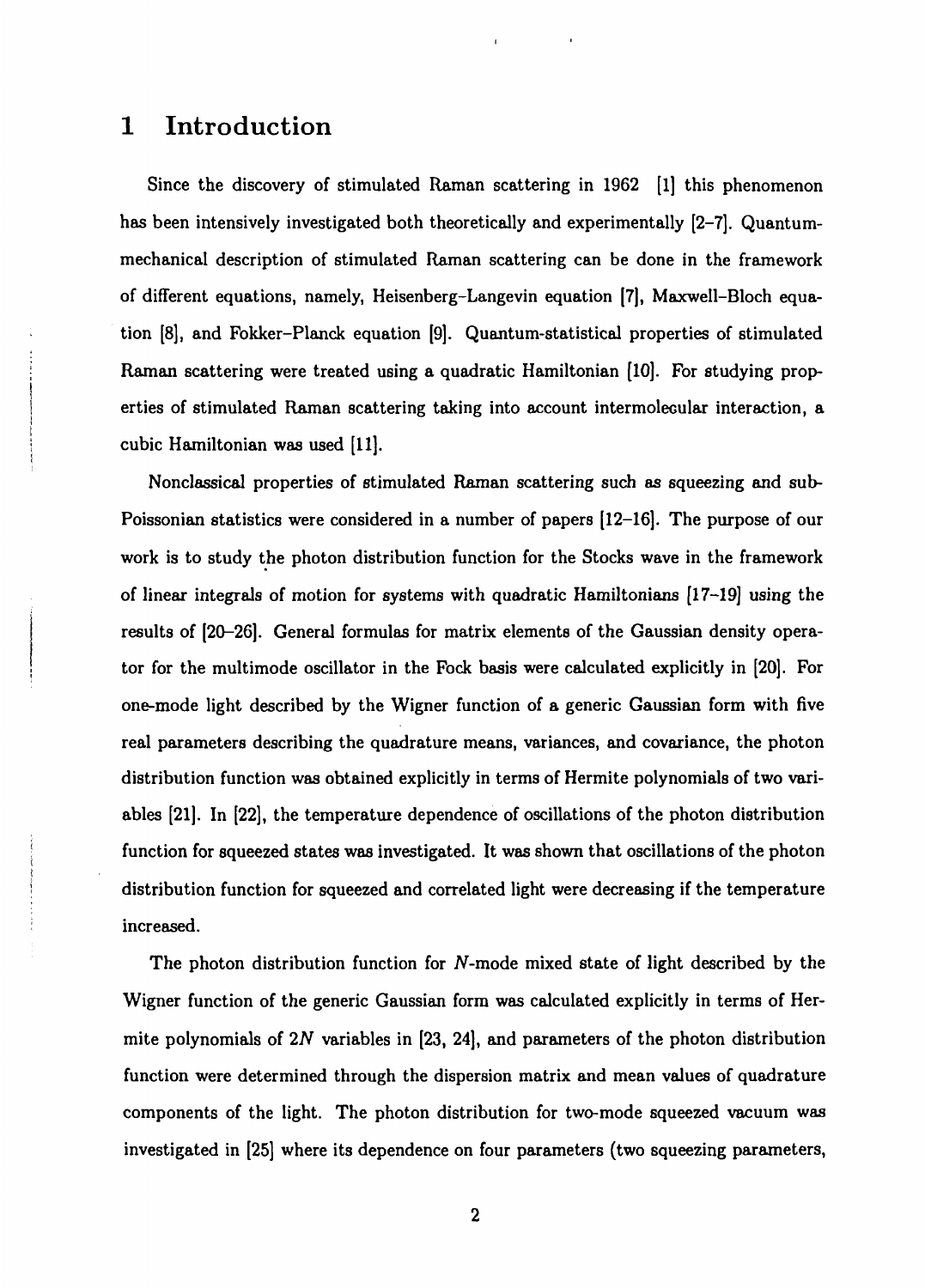the relative phase between the two oscillators, and their spatial orientations) was shown. In [26], the case of two-mode squeezed coherent states was considered, and the photon distribution function for the states was expressed both through four-variable and twovariable Hermite polynomials dependent on two squeezing parameters, the relative phase between the two oscillators, their spatial orientation, and four-dimensional shift in the phase space of the electromagnetic-field oscillator.

As an application of the theoretical consideration, the linear optical transformer of photon statistics for multimode light was suggested [27]. The transformation coefficient was obtained explicitly in terms of multivariable Hermite polynomials.

In this paper, we find new integrals of motion for the process of stimulated Raman scattering. We describe stimulated Raman scattering with the help of a simple model of a two-dimensional oscillator, the photons of the Stock mode being described by the one mode of the oscillator and the phonons of the medium being described by the another mode of the oscillator. The interaction of the photons and phonons is taken to be quadratic in creation and annihilation operators of the photons and phonons. We obtain the photon-phonon probability distribution function for the Stocks and phonon modes after the interaction of the laser field with the medium in terms of Hermite polynomials of four variables. The photon distribution function for the Stocks mode is found explicitly and expressed both in terms of Hermite polynomials of two variables with zero arguments and in terms of Legendre polynomials. The mean photon number and its dispersion in the Stocks mode are expressed as functions of the medium parameter (temperature), the laser frequency, and a parameter of interaction (coupling constant).

## **2 Integrals of Motion**

The simplest phenomenological Hamiltonian, which can be used for the description of one-mode Stocks-wave excitation, can be written [7, 28, 29]

$$
\hat{H} = \hbar\omega_{\rm s}\hat{a}^{\dagger}\hat{a} + \hbar\omega_{31}\hat{b}^{\dagger}\hat{b} + \hbar\kappa \left[ e^{-i\omega_{\rm L}t}\hat{a}^{\dagger}\hat{b}^{\dagger} + e^{i\omega_{\rm L}t}\hat{b}\hat{a} \right], \tag{1}
$$

3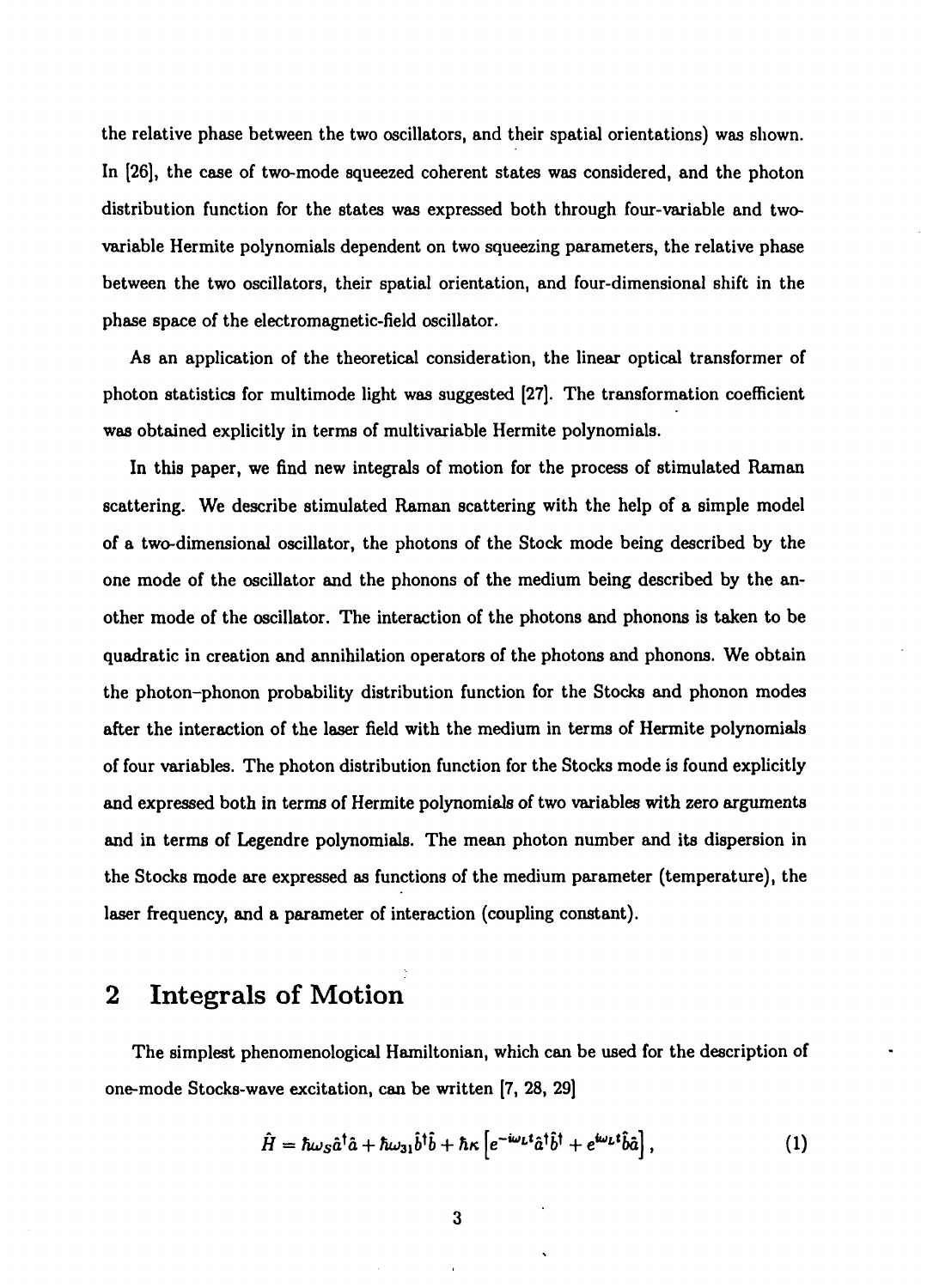where  $\hat{a}$  and  $\omega_s$  are the annihilation operator and the frequency of the Stocks photon,  $\hat{b}$ and  $\omega_{31}$  are the annihilation operator and the frequency of the phonon,  $\omega_L$  is the laser frequency, and  $\kappa$  is the coupling constant. The laser field is considered as a classical one and its frequency is determined by the condition

$$
\omega_L = \omega_{31} + \omega_S. \tag{2}
$$

The damping and depletion of the laser light wave are neglected. Antistocks-mode excitation is also neglected and excitation of only one phonon mode is taken into consideration.

We will show that there exist time-dependent integrals of motion for the model of Stocks-wave excitation. Let us construct four nonhermitian operators

$$
\hat{a}(t) = \hat{a}e^{i\omega s t} \cosh(\kappa t) + i\hat{b}^{\dagger}e^{-i\omega_{31}t} \sinh(\kappa t);
$$
  
\n
$$
\hat{a}^{\dagger}(t) = \hat{a}^{\dagger}e^{-i\omega s t} \cosh(\kappa t) - i\hat{b}e^{i\omega_{31}t} \sinh(\kappa t);
$$
\n(3)

$$
b(t) = be^{\omega_{31}t} \cosh(\kappa t) + i\hat{a}^{\dagger}e^{-\omega_{5}t} \sinh(\kappa t);
$$
  

$$
\hat{b}^{\dagger}(t) = \hat{b}^{\dagger}e^{-i\omega_{31}t} \cosh(\kappa t) - i\hat{a}e^{i\omega_{5}t} \sinh(\kappa t).
$$

In view of the commutation relations between the photon creation and annihilation operators  $\hat{a}$ ,  $\hat{a}^{\dagger}$  and the phonon creation and annihilation operators  $\hat{b}$ ,  $\hat{b}^{\dagger}$ , one can check that the operators constructed above satisfy boson commutation relations

$$
[\hat{a}(t), \hat{a}^{\dagger}(t)] = 1; \qquad [\hat{b}(t), \hat{b}^{\dagger}(t)] = 1,
$$

and the operators  $\hat{a}(t)$ ,  $\hat{b}(t)$ , and their hermitian conjugates commute as

$$
[\hat{a}(t), \hat{b}(t)] = 0; \qquad [\hat{a}(t), \hat{b}^{\dagger}(t)] = 0; [\hat{a}^{\dagger}(t), \hat{b}(t)] = 0; \qquad [\hat{a}^{\dagger}(t), \hat{b}^{\dagger}(t)] = 0.
$$

It can be shown, that the total time derivatives

$$
\frac{d\hat{a}(t)}{dt} = \frac{\partial \hat{a}(t)}{\partial t} + \frac{i}{\hbar} [\hat{H}, \hat{a}(t)];
$$

$$
\frac{d\hat{b}(t)}{dt} = \frac{\partial \hat{b}(t)}{\partial t} + \frac{i}{\hbar} [\hat{H}, \hat{b}(t)]
$$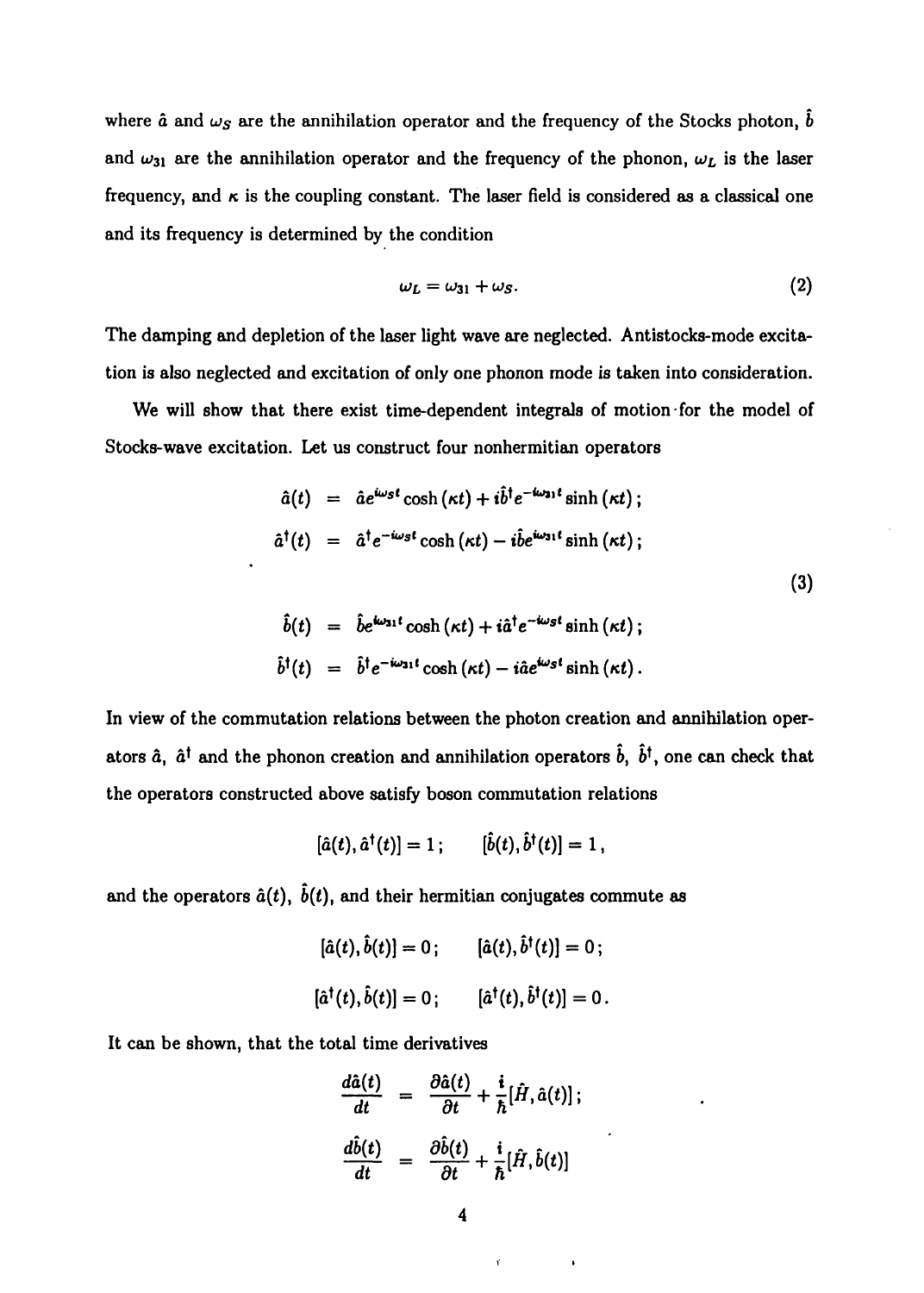of the operators (3) are equal to zero, i.e.,

$$
\frac{d\hat{a}(t)}{dt} = 0; \qquad \frac{d\hat{a}^{\dagger}(t)}{dt} = 0; \n\frac{d\hat{b}(t)}{dt} = 0; \qquad \frac{d\hat{b}^{\dagger}(t)}{dt} = 0.
$$

Consequently, the operators  $\hat{a}(t)$ ,  $\hat{a}^{\dagger}(t)$ ,  $\hat{b}(t)$ , and  $\hat{b}^{\dagger}(t)$  are the integrals of motion (linear with respect to the photon and phonon creation and annihilation operators) for Stocks-mode excitation in the framework of the model with the Hamiltonian (1). The operators (3) are equal to standard photon and phonon creation and annihilation operators at the initial time moment and their commutators are time-independent at all time moments.

Let us introduce quadrature components of photon and phonon creation and annihilation operators

$$
\hat{p}_a = \frac{\hat{a} - \hat{a}^\dagger}{i\sqrt{2}}; \qquad \qquad \hat{q}_a = \frac{\hat{a} + \hat{a}^\dagger}{\sqrt{2}}; \n\hat{p}_b = \frac{\hat{b} - \hat{b}^\dagger}{i\sqrt{2}}; \qquad \qquad \hat{q}_b = \frac{\hat{b} + \hat{b}^\dagger}{\sqrt{2}}.
$$

For Stocks-mode excitation, one can write four additional integrals of motion using the properties of the integrals of motion [18, 19]

$$
\hat{p}_a(t) = \hat{p}_a \cosh \kappa t \cos \omega_s t + \hat{q}_a \cosh \kappa t \sin \omega_s t
$$
  
\n
$$
-\hat{p}_b \sinh \kappa t \sin \omega_{31} t + \hat{q}_b \sinh \kappa t \cos \omega_{31} t ;
$$
  
\n
$$
\hat{q}_a(t) = -\hat{p}_a \cosh \kappa t \cos \omega_s t + \hat{q}_a \cosh \kappa t \cos \omega_s t
$$
  
\n
$$
-\hat{p}_b \sinh \kappa t \cos \omega_{31} t + \hat{q}_b \sinh \kappa t \sin \omega_{31} t ;
$$

(4)

$$
\hat{p}_b(t) = -\hat{p}_a \sinh \kappa t \sin \omega_s t + \hat{q}_a \sinh \kappa t \cos \omega_s t
$$
  
+
$$
\hat{p}_b \cosh \kappa t \cos \omega_{31} t + \hat{q}_b \cosh \kappa t \sin \omega_{31} t ;
$$
  

$$
\hat{q}_b(t) = -\hat{p}_a \sinh \kappa t \cos \omega_s t + \hat{q}_a \sinh \kappa t \sin \omega_s t
$$

$$
-\hat{p}_b \cosh \kappa t \, \cos \omega_{31} t + \hat{q}_b \cosh \kappa t \, \cos \omega_{13} t \, .
$$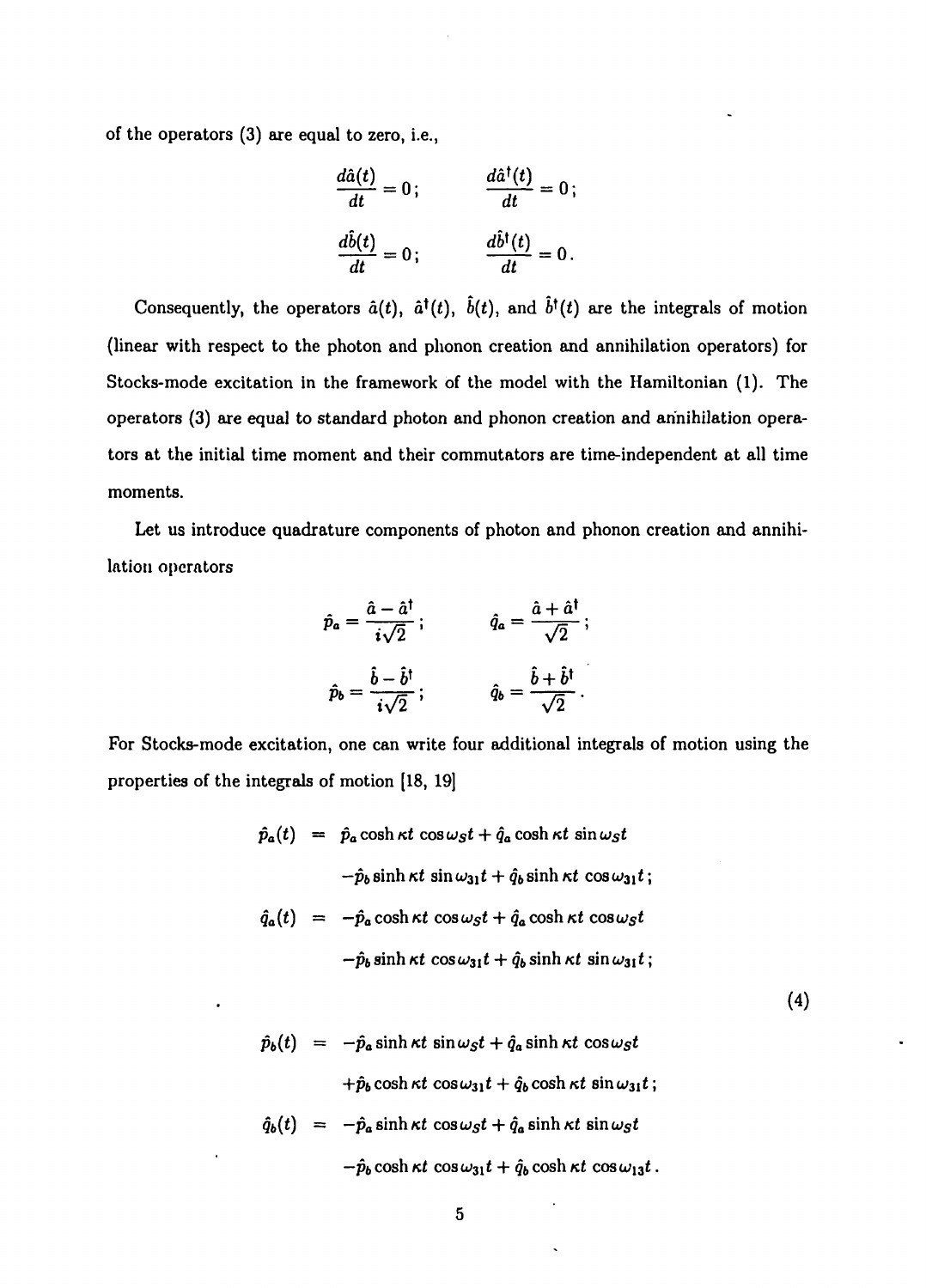The physical meaning of the invariants (4) is that their eigenvalues determine the initial values of classical quadrature components in the phase space of mean values *(pa)*, *(pb), (Qa),* and  $\langle q_b \rangle$ . The number of photons does not conserve in the process of stimulated Raman scattering. But since any function of integrals of motion is the integral of motion [18, 19], one can find some time-dependent combinations of the photon and phonon numbers, which are integrals of motion. Thus, the observable

$$
N_a(t) = \hat{a}^\dagger(t)\hat{a}(t)
$$
  
=  $\hat{a}^\dagger \hat{a} \cosh^2(\kappa t) + (\hat{b}^\dagger \hat{b} + 1) \sinh^2(\kappa t)$   
+ $\frac{i}{2} \{\hat{a}^\dagger \hat{b}^\dagger \exp[-it(\omega_s + \omega_{31})] - \hat{a} \hat{b} \exp[i t (\omega_s + \omega_{31})]\}\sinh(2\kappa t)$ 

is the integral of motion, which has the physical meaning of the initial number of photons in the system state. The observable

$$
N_b(t) = \hat{b}^\dagger(t)\hat{b}(t)
$$
  
=  $\hat{b}^\dagger\hat{b}\cosh^2(\kappa t) + (\hat{a}^\dagger\hat{a} + 1)\sinh^2(\kappa t)$   
+ $\frac{i}{2} \{\hat{a}^\dagger\hat{b}^\dagger \exp[-it(\omega_S + \omega_{31})] - \hat{a}\hat{b} \exp[it(\omega_S + \omega_{31})]\}\sinh(2\kappa t)$ 

is the integral of motion, which has the physical meaning of the initial number of phonons in the system state. The difference of the two integrals of motion

$$
N_a(t) - N_b(t) = \hat{a}^\dagger \hat{a} - \hat{b}^\dagger \hat{b}
$$

is the time-dependent integral of motion, which has the physical meaning of the difference of photon and phonon numbers in the system, which is constant of the motion for the phenomenological Hamiltonian (1). Thus, for stimulated Raman scattering we have found new integrals of motion.

## **3 Photon-Phonon Probability Distribution Function**

In this section, we obtain an explicit expression for the photon distribution function of the Stocks mode. Let us introduce the vector column constructed from quadrature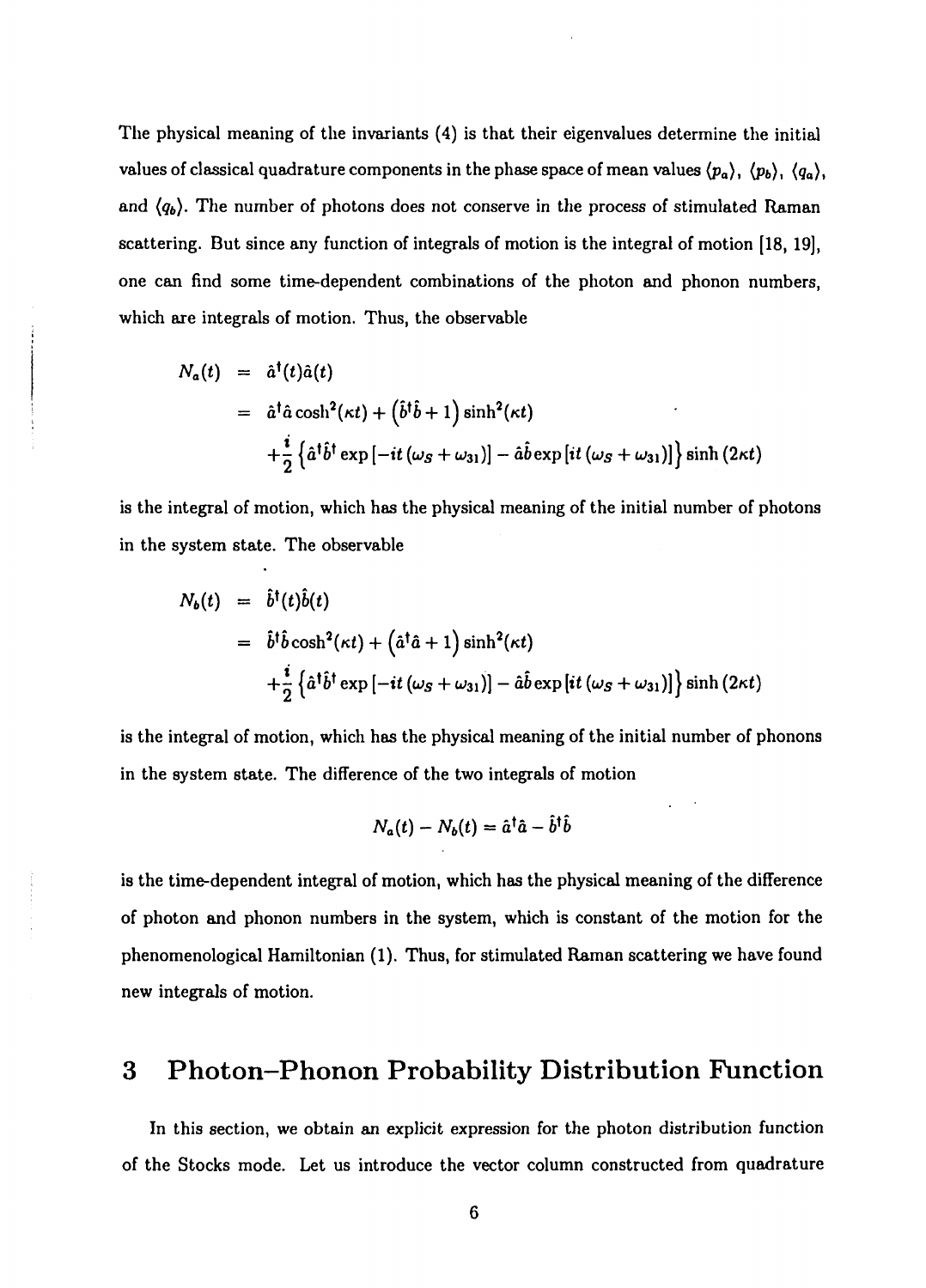components of photon and phonon creation and annihilation operators in the niedium at the initial time moment

$$
\hat{\mathbf{Q}}=(\hat{p}_a,\hat{p}_b,\hat{q}_a,\hat{q}_b)
$$

and the vector column, constructed from the integrals of motion

$$
\tilde{\mathbf{I}}\left(t\right)=\left(\hat{p}_a(t),\hat{p}_b(t),\hat{q}_a(t),\hat{q}_b(t)\right).
$$

Then the relation between the integrals of motion (4) and the initial quadrature components is of the form

$$
\hat{\mathbf{I}}(t) = \Lambda(t)\hat{\mathbf{Q}},
$$

where the real symplectic matrix  $\Lambda(t)$  is determined by the equation

$$
\Lambda(t) = \begin{pmatrix}\n\cosh \kappa t \cos \omega_s t & -\sinh \kappa t \sin \omega_{13} t & \cosh \kappa t \sin \omega_s t & \sinh \kappa t \cos \omega_{13} t \\
-\sinh \kappa t \sin \omega_s t & \cosh \kappa t \cos \omega_{13} t & \sinh \kappa t \cos \omega_s t & \cosh \kappa t \sin \omega_{13} t \\
-\cosh \kappa t \cos \omega_s t & -\sinh \kappa t \cos \omega_{13} t & \cosh \kappa t \cos \omega_s t & \sinh \kappa t \sin \omega_s t \\
-\sinh \kappa t \cos \omega_s t & -\cosh \kappa t \cos \omega_{13} t & \sinh \kappa t \sin \omega_s t & \cosh \kappa t \cos \omega_{13} t\n\end{pmatrix}.
$$
 (5)

Let us introduce the dispersion matrix of quadrature components

$$
\sigma(0) = \begin{pmatrix}\n\sigma_{p_a^2} & \sigma_{p_a p_b} & \sigma_{p_a q_a} & \sigma_{p_a q_b} \\
\sigma_{p_a p_b} & \sigma_{p_b^2} & \sigma_{p_b q_a} & \sigma_{p_b q_b} \\
\sigma_{p_a q_a} & \sigma_{q_a p_b} & \sigma_{q_a^2} & \sigma_{q_a q_b} \\
\sigma_{p_a q_b} & \sigma_{q_a p_b} & \sigma_{q_a q_b} & \sigma_{q_a^2}\n\end{pmatrix},
$$

where the matrix elements are determined through the density matrix as follows

$$
\sigma_{p_i p_j} = \text{Tr} \hat{\rho} \hat{p}_i \hat{p}_j - \langle \hat{p}_i \rangle \langle \hat{p}_j \rangle;
$$
  
\n
$$
\sigma_{q_i q_j} = \text{Tr} \hat{\rho} \hat{q}_i \hat{q}_j - \langle \hat{q}_i \rangle \langle \hat{q}_j \rangle;
$$
  
\n
$$
\sigma_{p_i q_j} = \frac{1}{2} \text{Tr} \hat{\rho} \left( \hat{q}_j \hat{p}_i + \hat{p}_i \hat{q}_j \right) - \langle \hat{p}_i \rangle \langle \hat{q}_j \rangle
$$

(indices  $i$  and  $j$  can be equal to  $a$  and  $b$ ). The dispersion matrix at the initial time moment *t* can be expressed through the initial dispersion matrix of quadrature components of medium photons and phonons in the form of matrix equation

$$
\sigma(t) = \Lambda^{-1} \sigma(0) \Sigma \Lambda^T \Sigma, \qquad (6)
$$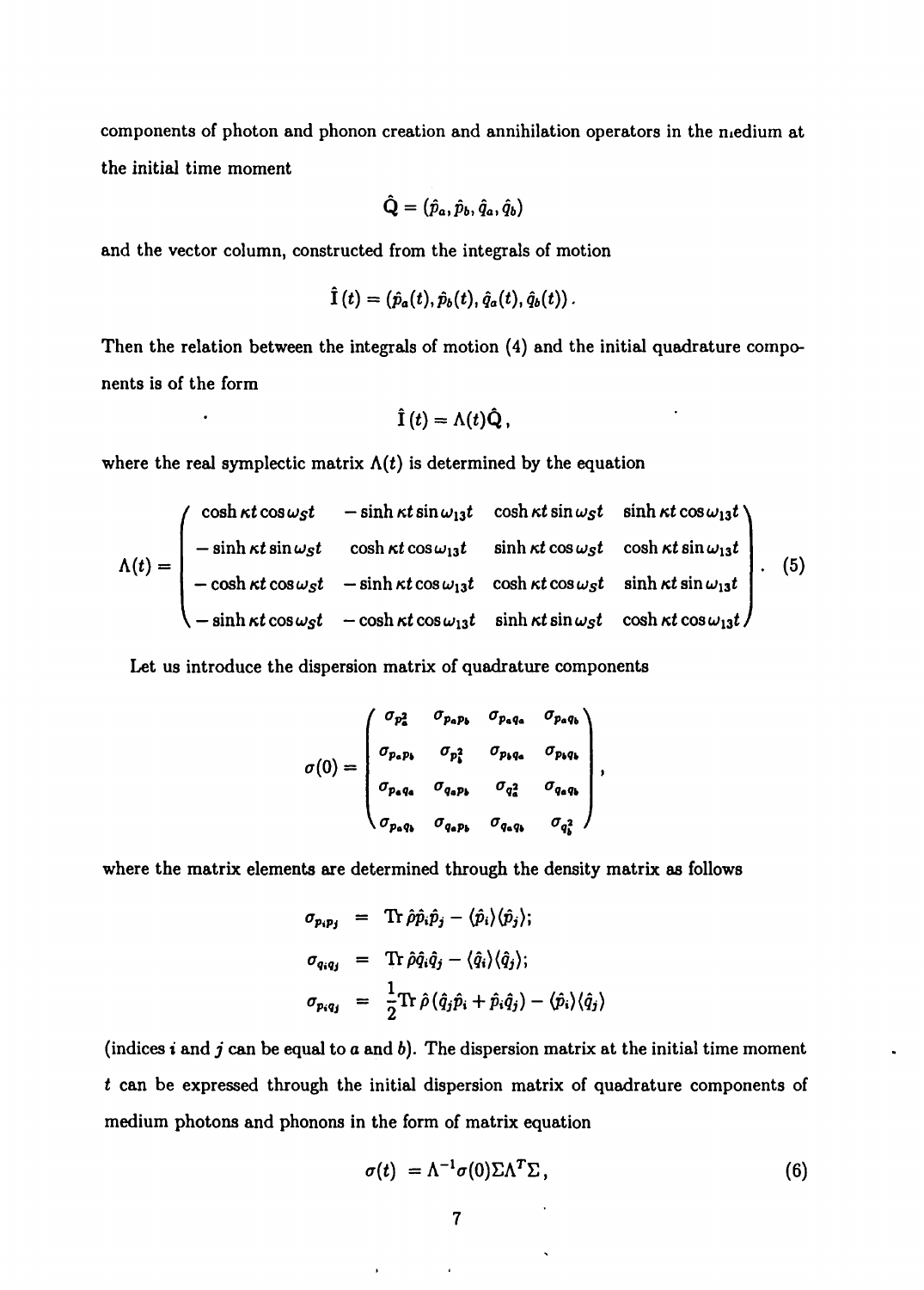where the  $4\times4$ -block matrix  $\Sigma$  consists of  $2\times2$ -zero matrices and unity matrices  $I_2$ ,

$$
\Sigma = \begin{pmatrix} 0 & I_2 \\ I_2 & 0 \end{pmatrix}.
$$

If the medium photons are in the ground state and phonons are in the state of thermodynamical equilibrium with temperature *T* at the initial time moment, then

$$
\sigma_{p_{a}^{2}}(0) = \frac{1}{2}; \qquad \sigma_{q_{a}^{2}}(0) = \frac{1}{2};
$$
  

$$
\sigma_{p_{b}^{2}}(0) = \frac{1}{2} \coth \frac{\beta}{2}; \qquad \sigma_{q_{b}^{2}}(0) = \frac{1}{2} \coth \frac{\beta}{2}; \qquad \beta = \frac{\hbar \omega_{31}}{T},
$$

and the matrix elements of the matrix  $\sigma(t)$  can be found in the explicit form

$$
\sigma_{p_2^2}(t) = \frac{1}{2} \left( \cosh^2 \kappa t + \coth \frac{\beta}{2} \sinh^2 \kappa t \right);
$$
\n
$$
\sigma_{p_2^2}(t) = \frac{1}{2} \left( \sinh^2 \kappa t + \coth \frac{\beta}{2} \cosh^2 \kappa t \right);
$$
\n
$$
\sigma_{p_2p_3}(t) = \frac{1}{4} \left( 1 + \coth \frac{\beta}{2} \right) \sinh 2\kappa t \sin \omega_L t;
$$
\n
$$
\sigma_{q_2^2}(t) = \cosh^2 \kappa t \cos \omega_S t + \frac{1}{2} \sinh^2 \kappa t \coth \frac{\beta}{2};
$$
\n
$$
\sigma_{q_2^2}(t) = \frac{1}{2} \sinh^2 \kappa t + \cosh^2 \kappa t \cos^2 \omega_{13} t \coth \frac{\beta}{2};
$$
\n
$$
\sigma_{q_2q_3}(t) = \frac{1}{4} \sinh 2\kappa t \left[ \cos \omega_S t \left( \cos \omega_{13} t - \sin \omega_{13} t \right) \right]
$$
\n
$$
+ \coth \frac{\beta}{2} \cos \omega_{13} t \left( \cos \omega_S t - \sin \omega_S t \right);
$$
\n
$$
\sigma_{p_2q_3}(t) = \frac{\sinh^2 \kappa t}{2} \sin 2\omega_S t \coth \frac{\beta}{2} + \frac{\cosh^2 \kappa t}{2} \cos \omega_S t \left( \cos \omega_S t - \sin \omega_S t \right);
$$
\n
$$
\sigma_{p_2q_3}(t) = \frac{\sinh^2 \kappa t}{2} \sin 2\omega_{13} t + \frac{\cosh^2 \kappa t}{2} \coth \frac{\beta}{2} \cos \omega_{13} t \left( \cos \omega_{13} t - \sin \omega_{13} t \right);
$$
\n
$$
\sigma_{p_2q_3}(t) = \frac{1}{4} \sinh 2\kappa t \left( \cos (\omega_S - \omega_{13}) t + \cos \omega_{13} t \coth \frac{\beta}{2} \left( \sin \omega_S t - \cos \omega_S t \right) \right);
$$
\n
$$
\sigma_{p_2q_3}(t) = \frac{1}{4} \
$$

í.

 $\sim 10^{11}$  and  $\sim 10^{11}$ 

 $\cdot$ 

 $\bullet$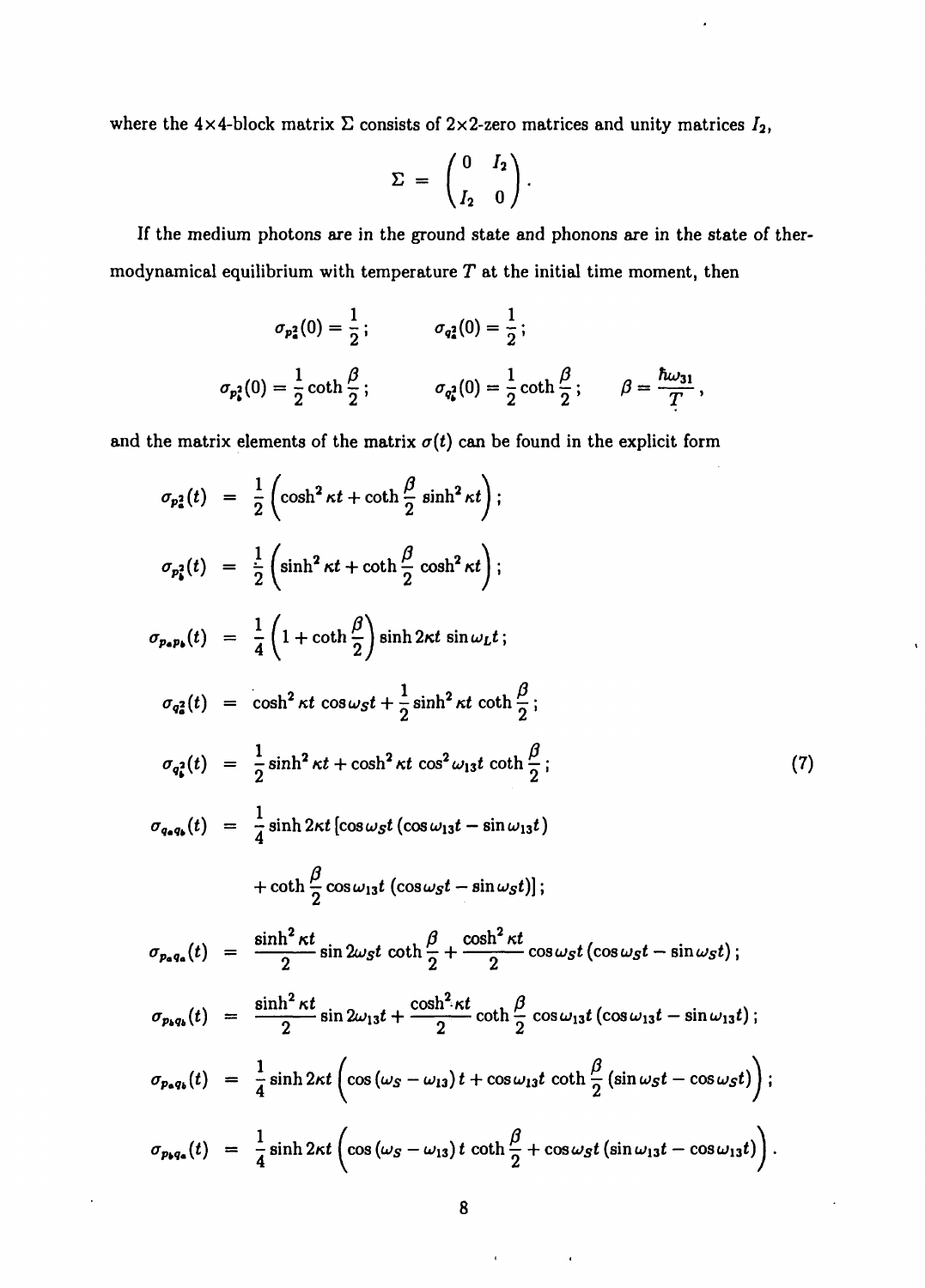One can see that dispersions of the photon and phonon quadratures become larger in the process of stimulated Raman scattering. Being initially noncorrelated the quadratures become statistically-dependent observables, since the Hamiltonian (1) is quadratic one.

After interacting with the laser field, the state of the system can be described by the Wigner function of the Gaussian type

$$
W(\mathbf{Q}) = \frac{1}{\sqrt{\det \sigma(t)}} \exp\left(-\frac{1}{2} \mathbf{Q} \sigma^{-1}(t) \mathbf{Q}\right), \tag{8}
$$

where matrix  $\sigma(t)$  is determined by formulas (7). We can express the inverse matrix  $\sigma^{-1}(t)$  at the time moment t through the initial inverse matrix  $\sigma^{-1}(0)$  using (6) and the known property of symplectic matrices, namely,

$$
\sigma^{-1}(t) = \Lambda^T \sigma^{-1}(0) \Lambda. \tag{9}
$$

The matrix elements of the inverse dispersion matrix  $\sigma^{-1}(t)$  (9) have the explicit form

$$
\sigma_{p_2}^{-1}(t) = 4 \cosh^2 \kappa t \cos^2 \omega_s t + 2 \tanh \frac{\beta}{2} \sinh^2 \kappa t ;
$$
\n
$$
\sigma_{p_2}^{-1}(t) = 4 \tanh \frac{\beta}{2} \cosh^2 \kappa t \cos^2 \omega_{13} t + 2 \sinh^2 \kappa t ;
$$
\n
$$
\sigma_{p_2p_b}^{-1}(t) = \sinh 2\kappa t \left[ \cos \omega_s t \left( \cos \omega_{13} t - \sin \omega_{13} t \right) \right.
$$
\n
$$
+ \cos \omega_{13} t \tanh \frac{\beta}{2} \left( \cos \omega_s t - \sin \omega_s t \right);
$$
\n
$$
\sigma_{p_4q_a}^{-1}(t) = 2 \cosh^2 \kappa t \cos \omega_s t \left( \sin \omega_s t - \cos \omega_s t \right) - 2 \tanh \frac{\beta}{2} \sinh^2 \kappa t \sin 2\omega_s t ;
$$
\n
$$
\sigma_{p_4q_a}^{-1}(t) = \sinh 2\kappa t \left[ \cos \omega_s t \cos \omega_{13} t \left( 1 - \tanh \frac{\beta}{2} \right) \right.
$$
\n
$$
- \sin \omega_{13} \left( \tanh \frac{\beta}{2} \sin \omega_s t + \cos \omega_s t \right); \qquad (10)
$$
\n
$$
\sigma_{p_4q_a}^{-1}(t) = \sinh 2\kappa t \left[ \cos \omega_{13} t \cos \omega_s t \left( \tanh \frac{\beta}{2} - 1 \right) \right.
$$
\n
$$
- \sin \omega_s t \left( \sin \omega_{13} t + \tanh \frac{\beta}{2} \cos \omega_{13} t \right); \qquad (10)
$$
\n
$$
\sigma_{p_4q_a}^{-1}(t) = -2 \sinh^2 \kappa t \sin 2\omega_{13} t + \tanh \frac{\beta}{2} \cosh^2 \kappa t \left( \sin 2\omega_{13} t - 2 \cos^2 \omega_{13} t \right);
$$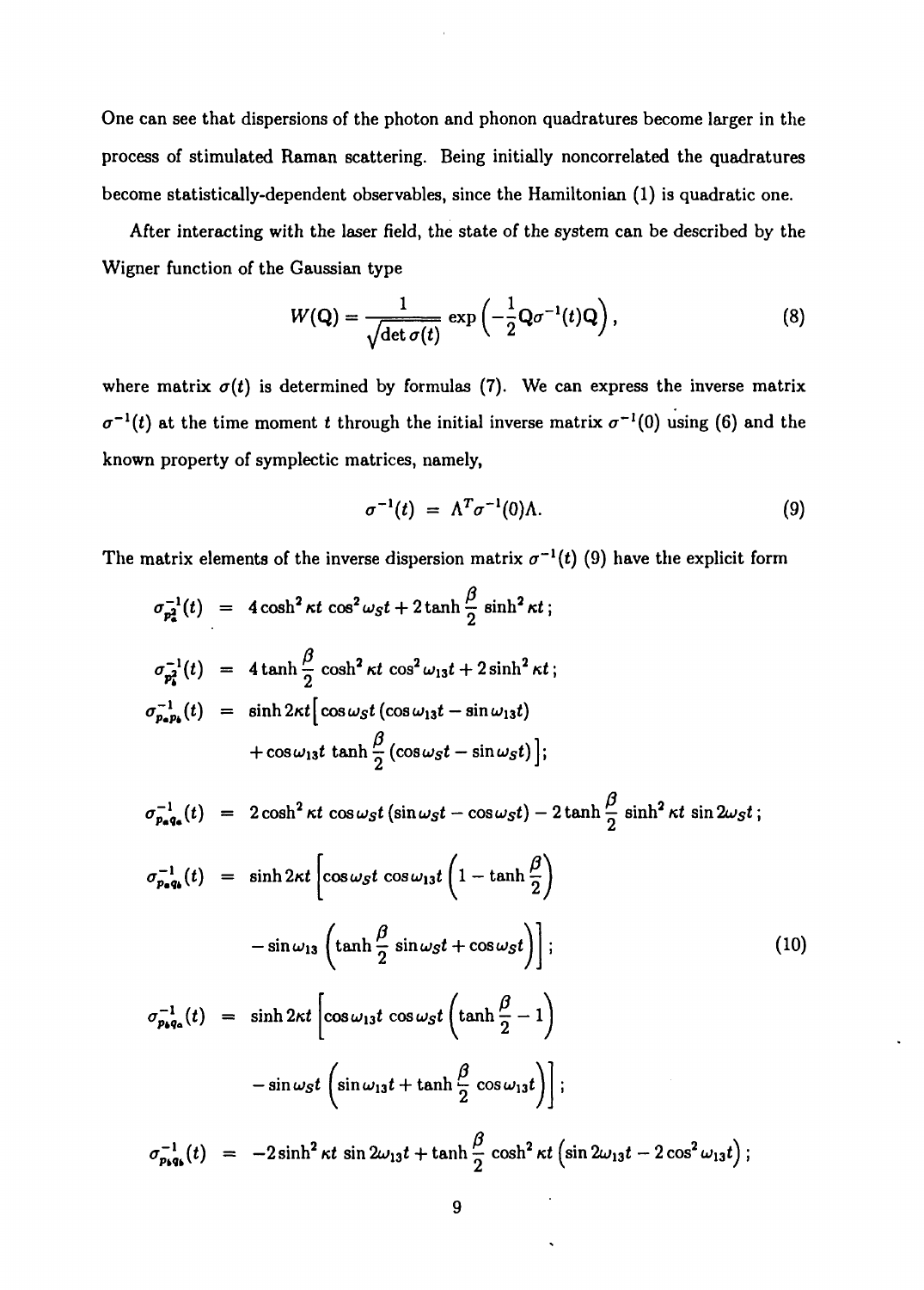$$
\sigma_{q_a^2}^{-1}(t) = 2 \left( \cosh^2 \kappa t + \tanh \frac{\beta}{2} \sinh^2 \kappa t \right);
$$
  
\n
$$
\sigma_{q_b^2}^{-1}(t) = 2 \left( \sinh^2 \kappa t + \tanh \frac{\beta}{2} \cosh^2 \kappa t \right);
$$
  
\n
$$
\sigma_{q_a q_b}^{-1}(t) = \sinh 2\kappa t \sin (\omega_s + \omega_{13}) t \left( 1 + \tanh \frac{\beta}{2} \right).
$$

We determine the photon-phonon probability distribution function *Pnm* as the probability to obtain n photons in the Stocks mode and *m* phonons in the phonon mode after the interaction of the laser field with the medium. The function  $P_{nm}$  is the matrix element of the density matrix of the system in the Fock basis

$$
P_{nm}=\langle n,m\mid\hat{\rho}\mid n,m\rangle,
$$

where  $| n, m \rangle$  is the eigenstate of the set of the photon and phonon number operators  $\hat{a}^{\dagger} \hat{a}$ and  $\hat{b}^{\dagger}\hat{b}$ 

$$
\hat{a}^{\dagger} \hat{a} | n, m \rangle = n | n, m \rangle;
$$
  

$$
\hat{b}^{\dagger} \hat{b} | n, m \rangle = m | n, m \rangle.
$$

Using the scheme of calculations developed in [20-26] for multimode coupled oscillators we can obtain the expression for the photon-phonon probability distribution function  $P_{nm}$ in terms of Hermite polynomials of four variables with zero arguments

$$
P_{nm} = \frac{H_{nmnm}^{(R)}(0, 0, 0, 0)}{\left[\det\left(\sigma(t) + I_4/2\right)\right]^{1/2} n! \, m!},\tag{11}
$$

where the matrix *R* is expressed through the dispersion matrix at the time moment *t*

$$
R = U^{\dagger} (I_4 - 2\sigma(t)) (I_4 + 2\sigma(t))^{-1} U^*,
$$

the matrix *U* is

$$
U = \frac{1}{\sqrt{2}} \begin{pmatrix} -i & 0 & i & 0 \\ 0 & -i & 0 & i \\ 1 & 0 & 1 & 0 \\ 0 & 1 & 0 & 1 \end{pmatrix},
$$

and the matrix  $I_4$  is four-dimensional unity matrix.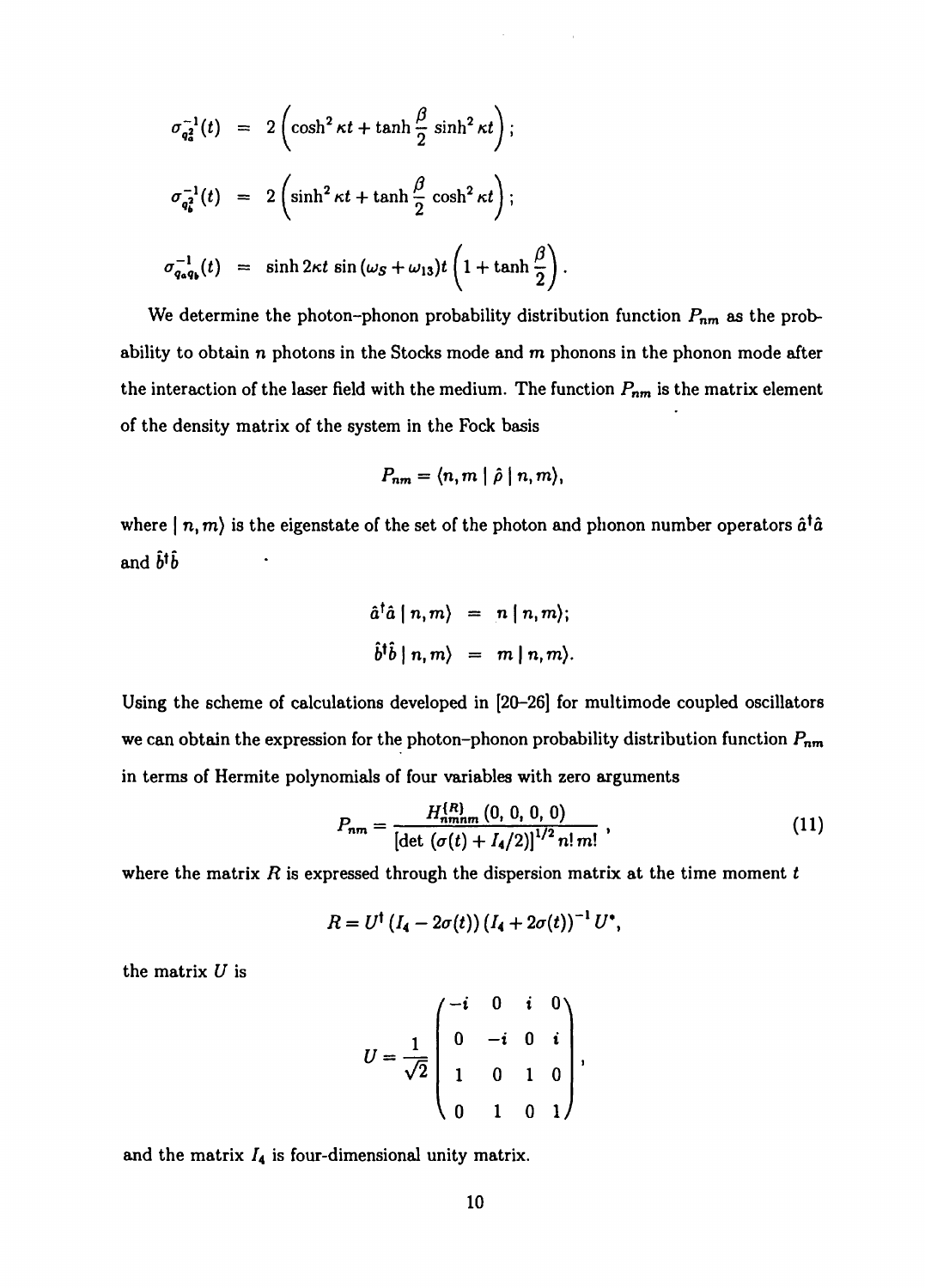#### **4 Photon Probability Distribution Function**

Usually in experiments the photon number in the Stocks mode is measured. So, it is interesting to average the photon-phonon probability distribution function over the phonon mode and to obtain the probability to have n photons in the Stocks mode.

The photon-phonon probability distribution function can be described by the Wigner function (8). One has to integrate the Wigner function over the variables  $q_b$ ,  $p_b$  in order to obtain the Wigner function (averaged over the phonon mode) describing the photon state

$$
W_{\rm ph}(q_a, p_a) = \frac{1}{2\pi} \int \int_{-\infty}^{\infty} W(\mathbf{Q}) \, dq_b \, dp_b
$$
  
= 
$$
\frac{1}{2\pi \sqrt{\det \sigma(t)}} \int \int_{-\infty}^{\infty} \exp\left(-\frac{1}{2} \mathbf{Q} \sigma^{-1}(t) \mathbf{Q}\right) dq_b \, dp_b,
$$
(12)

where  $\sigma^{-1}(t)$  is determined by (9). The Wigner function  $W_{ph}(q_a, p_a)$  (12) describes the photon mode.

It is convenient to change the places of quadrature components. For this purpose, we introduce a vector  $X = PQ$ , where the matrix P is of the form

$$
P = \begin{pmatrix} 1 & 0 & 0 & 0 \\ 0 & 0 & 1 & 0 \\ 0 & 1 & 0 & 0 \\ 0 & 0 & 0 & 1 \end{pmatrix}.
$$

Then, in view of (9), for the argument of exponential function in (12) one has the equality

$$
Q\sigma^{-1}(t)Q = X P \Lambda^T \sigma^{-1}(0) \Lambda P X.
$$

By introducing the block matrix

$$
A=\frac{1}{2}P\Lambda^T\sigma^{-1}(0)\Lambda P=\begin{pmatrix}a&b\\c&d\end{pmatrix},
$$

the integral in (12) can be rewritten in the form

$$
\int \int_{-\infty}^{\infty} \exp(-XAX) \, dy, \qquad y = (p_b, q_b)
$$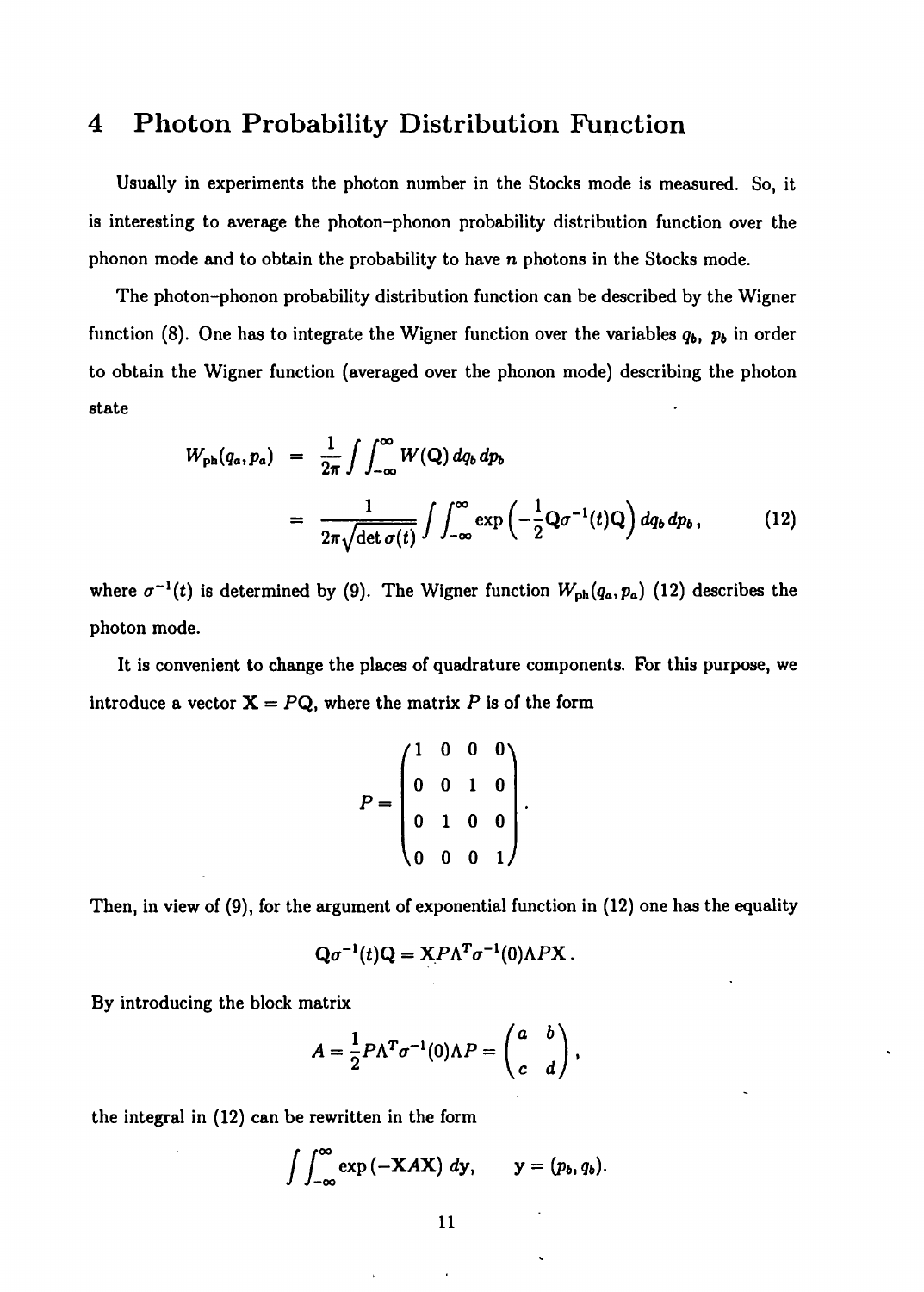One can easily see that the integral in (12) has the form of the Gaussian integral calculated in the Appendix. We obtain, that the Wigner function of the photon state of the Stocks mode is described in the explicit form by the formula

$$
W_{\rm ph}(p_a, q_a) = \frac{1}{2\sqrt{\det \sigma(t) \det d}} \exp\left[-\frac{1}{2}(p_a \ q_a) \sigma_{\rm ph}^{-1} \binom{p_a}{q_a}\right],\tag{13}
$$

where

$$
\sigma_{\rm ph}^{-1} = 2a - \frac{1}{2} \left( c^T + b \right) d^{-1} \left( b^T + c \right) \tag{14}
$$

with the matrix elements

$$
\sigma_{\rm ph}^{-1} = \begin{pmatrix} s_{11} & s_{12} \\ s_{21} & s_{22} \end{pmatrix}
$$

expressed through the matrix elements of the inverse photon–phonon matrix  $\sigma^{-1}(t)$  in the following form

$$
s_{11} = -\sigma_{p_{a}^{2}}^{-1} - \frac{\sigma_{q_{b}^{2}}^{-1} (\sigma_{p_{a}p_{b}}^{-1})^{2} + \sigma_{p_{b}^{2}}^{-1} (\sigma_{p_{a}q_{b}}^{-1})^{2} - 2\sigma_{p_{a}p_{b}}^{-1} \sigma_{p_{a}q_{b}}^{-1} \sigma_{p_{b}q_{b}}^{-1}}{2 \left[ \sigma_{p_{a}^{2}}^{-1} \sigma_{q_{a}^{2}}^{-1} - (\sigma_{p_{b}q_{b}}^{-1})^{2} \right]};
$$
\n
$$
s_{22} = -\sigma_{q_{a}^{2}}^{-1} - \frac{\sigma_{q_{a}^{2}}^{-1} (\sigma_{p_{b}p_{a}}^{-1})^{2} + \sigma_{p_{a}^{2}}^{-1} (\sigma_{q_{a}q_{b}}^{-1})^{2} - 2\sigma_{q_{a}q_{b}}^{-1} \sigma_{p_{b}q_{a}}^{-1}}{2 \left[ \sigma_{p_{a}^{2}}^{-1} \sigma_{q_{a}^{2}}^{-1} - (\sigma_{p_{b}q_{b}}^{-1})^{2} \right]};
$$
\n
$$
s_{12} = s_{21}
$$
\n
$$
= -\sigma_{p_{a}q_{a}}^{-1}
$$
\n
$$
\sigma_{q_{a}^{2}}^{-1} \sigma_{q_{a}^{2}}^{-1} - \sigma_{q_{a}^{2}}^{-1} \sigma_{q_{a}^{2}}^{-1} - \sigma_{q_{a}^{2}}^{-1} \sigma_{q_{a}^{2}}^{-1} - \sigma_{q_{a}^{2}}^{-1} \sigma_{q_{a}^{2}}^{-1} - \sigma_{q_{a}^{2}}^{-1} \sigma_{q_{a}^{2}}^{-1}
$$
\n
$$
s_{12} = s_{21}
$$
\n
$$
= -\sigma_{p_{a}q_{a}}^{-1}
$$

$$
-\frac{\sigma_{q_{\sharp}}^{-1}\sigma_{p_{a}p_{b}}^{-1}\sigma_{p_{b}q_{a}}^{-1} + \sigma_{p_{\sharp}}^{-1}\sigma_{p_{a}q_{b}}^{-1}\sigma_{q_{a}q_{b}}^{-1} - \sigma_{p_{a}q_{b}}^{-1}\sigma_{p_{b}q_{a}}^{-1}\sigma_{p_{b}q_{b}}^{-1}\sigma_{p_{b}q_{b}}^{-1}\sigma_{q_{a}q_{b}}^{-1}}{2\left[\sigma_{p_{\sharp}}^{-1}\sigma_{q_{\sharp}}^{-1} - \left(\sigma_{p_{b}q_{b}}^{-1}\right)^{2}\right]}.
$$

The averaged probability distribution function of photons in the Stocks mode can be expressed through the Hermite polynomials of two variables with zero arguments using the scheme developed in [20-27]

$$
P_n = \left[ \det \left( \sigma_{\rm ph} + \frac{I_2}{2} \right) \right]^{-1/2} \frac{H_{nn}^{(\tilde{R})}(0,0)}{n!}, \qquad (16)
$$

 $\sim$   $\sim$ 

 $\overline{1}$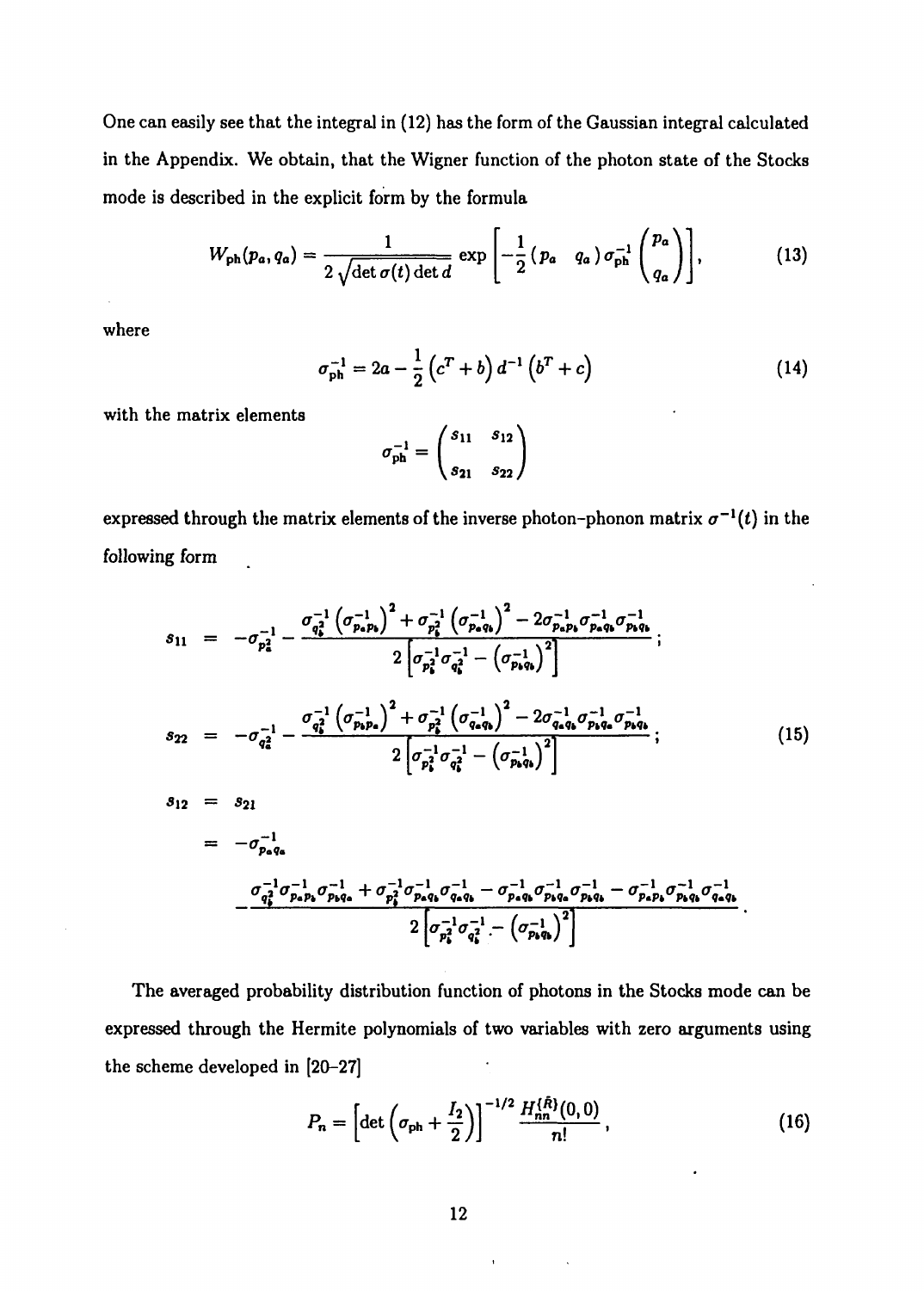where the matrix  $\tilde{R}$  is given by the formula

$$
\tilde{R} = U^+(I_2 - 2\sigma_{\rm ph}) (I_2 + 2\sigma_{\rm ph})^{-1} U^*
$$

with

$$
U=\frac{1}{\sqrt{2}}\begin{pmatrix} -i & i \\ 1 & 1 \end{pmatrix}.
$$

One can write the photon probability distribution function as a function of Legendre polynomials using the relations between Hermite and Legendre polynomials [19].

The symmetric matrix  $\tilde{R}$  has the form

$$
\tilde{R} = \begin{pmatrix} r_{11} & r_{12} \\ r_{12} & r_{22} \end{pmatrix}.
$$

Using the relation [19]

$$
H_{nn}^{\{\tilde{R}\}}(0,0)=(r_{11}r_{22})^{n/2}H_{nn}^{\{\beta\}}(0,0),
$$

where the matrix

$$
\beta = \begin{pmatrix} 0 & r \\ r & 0 \end{pmatrix}
$$

has the matrix element

$$
r=(r_{11}r_{22})^{-1/2}r_{12},
$$

we get

$$
P_n = \left[ \det \left( \sigma_{\rm ph} + \frac{I_2}{2} \right) \right]^{-1/2} (-1)^n \left( r_{12}^2 - r_{11} r_{22} \right)^{n/2} L_n \left( \frac{r}{\sqrt{r^2 - 1}} \right), \tag{17}
$$

where  $L_n$  are Legendre polynomials.

The mean number of photons in the Stocks mode is the function of temperature and the coupling constant (of the laser field with the Stocks mode) and it can be calculated in the explicit form

$$
\langle n \rangle = \frac{1}{2} (\sigma_{p_{\alpha}p_{\alpha}} + \sigma_{q_{\alpha}q_{\alpha}} - 1)
$$
  
= 
$$
\frac{1}{2} \left[ \cosh^2 \kappa t \left( \frac{1}{2} + \cos^2 \omega_s t \right) + \sinh^2 \kappa t \coth \frac{\beta}{2} - 1 \right].
$$
 (18)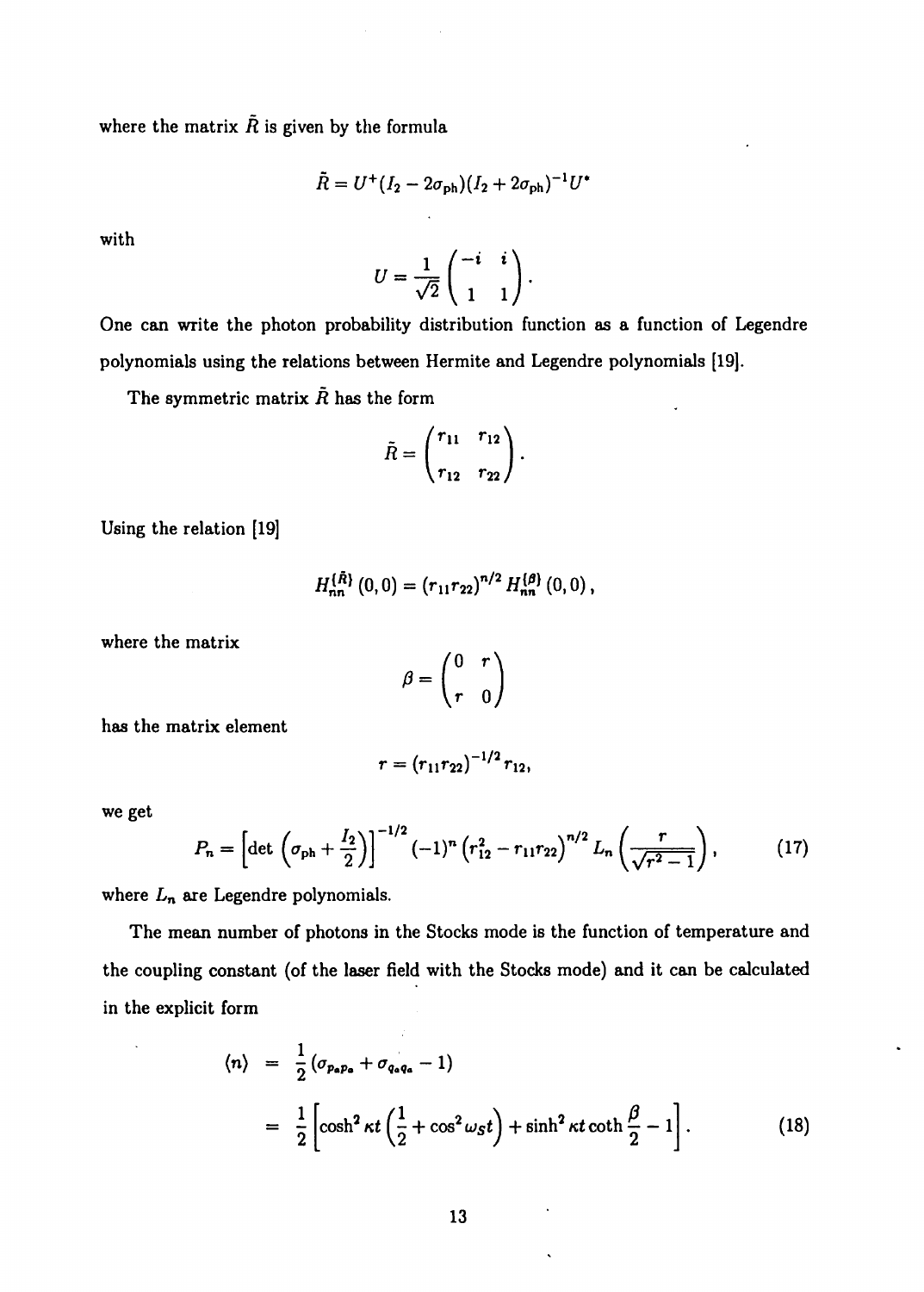The dispersion of mean photon number in the Stocks mode is

$$
\sigma_{n^2}(t) = \frac{1}{2} \cosh^4 \kappa t \left[ \frac{1}{4} + \cos^4 \omega_s t + \cos^2 \omega_s t \left( \frac{1}{2} - \sin \omega_s t \right) \right]
$$
  
+ 
$$
\frac{1}{4} \sinh^4 \kappa t \coth \frac{\beta}{2} \left( 1 + \sin^2 2\omega_s t \right) + \frac{1}{2} \sinh^2 \kappa t \sin 2\omega_s t \coth \frac{\beta}{2}
$$
  
+ 
$$
\frac{1}{8} \sinh^2 2\kappa t \coth \frac{\beta}{2} \left( \frac{1}{2} + \cos^2 \omega_s t \right)
$$
  
- 
$$
\frac{1}{2} \cosh^2 \kappa t \cos \omega_s t \left( \cos \omega_s t - \sin \omega_s t \right) - \frac{1}{4} . \tag{19}
$$

#### **5 Conclusion**

We have shown that in the framework of a simple quadratic model there exist new time-dependent integrals of motion for the stimulated Raman scattering process. The linear (in photon and phonon quadratures) integrals of motion describe the initial values of the mean quadratures of the system trajectory in the phase space. The quadratic (in photon and phonon creation and annihilation operators) integrals of motion describe the initial numbers of photons and phonons in the system state.

Another result of our work is the calculated photon distribution function, which may be expressed either in terms of Hermite polynomials of two variables or in terms of Legendre polynomials.

The dependence of the photon number distribution function on the parameters of the laser field and the coupling constant shows the possibility of processing the statistics of stimulated Raman scattering by varying the laser field and medium parameters (for example, temperature). So, the stimulated Raman scattering can be used for production of nonclassical light. An analogous method of investigation can be applied for studying the stimulated Brillouin scattering.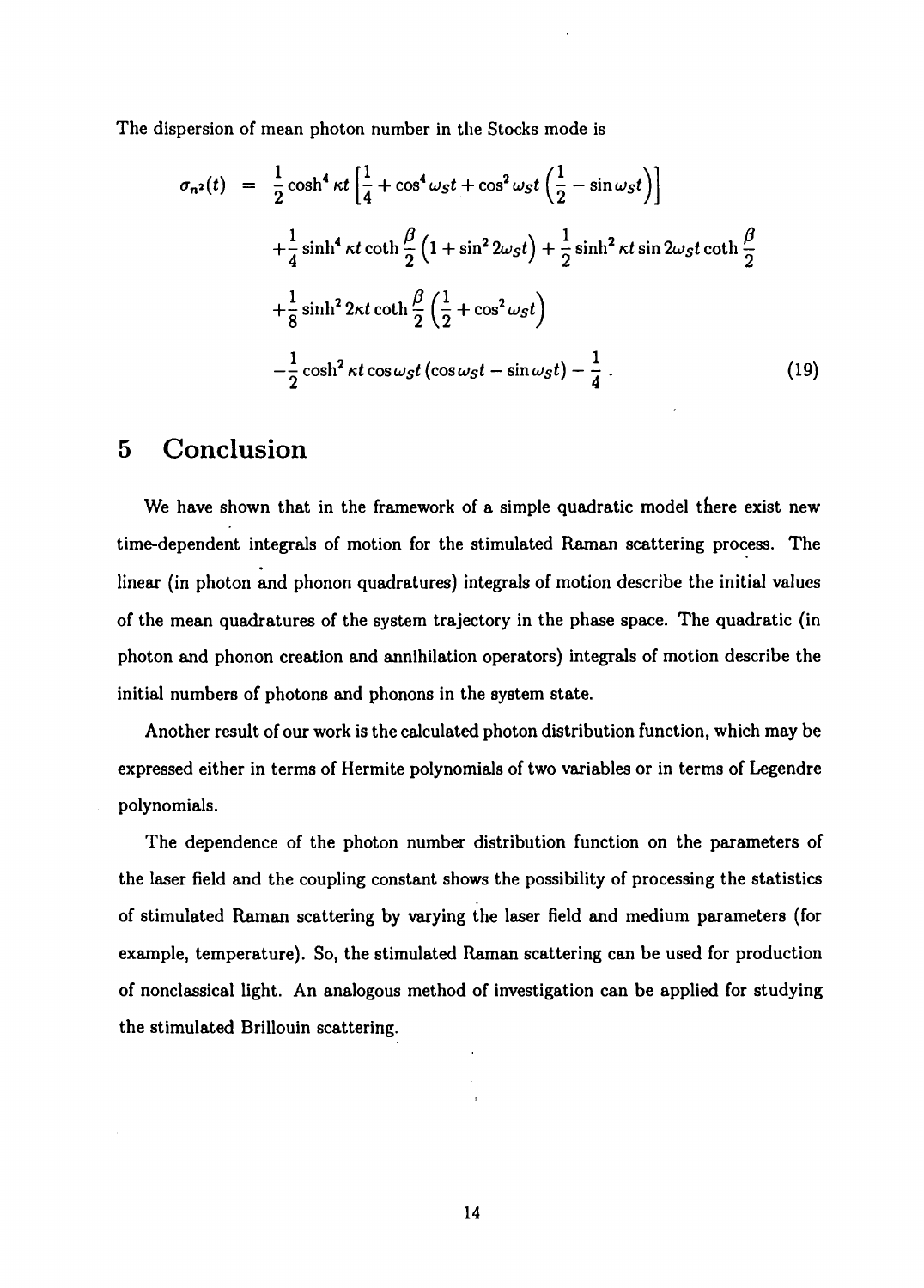# **Acknowledgements**

The authors are grateful to the International Centre for Theoretical Physics, Trieste, for hospitality. The paper was completed during the visit of O. V.M. to ICTP as associated member.

The authors thank Professor V. I. Man'ko for fruitful discussions.

The work was partially supported by the Russian Foundation for Basic Research under Project No. 96-02-18623.

## **Appendix**

Here we calculate the Gaussian integral used in Section 4. We consider the integral in (12)

$$
\int \exp\left[-XAX\right] dy_1\,\cdots\,dy_m\,,
$$

where

$$
\mathbf{X} = (\mathbf{x}, \mathbf{y}) = \begin{pmatrix} x_1 \\ \vdots \\ x_n \\ y_1 \\ \vdots \\ y_m \end{pmatrix}
$$

and the matrix *A* has four blocks

$$
A = \begin{pmatrix} a & b \\ c & d \end{pmatrix}.
$$

We introduce the notation

$$
XAX = \sum_{k=1}^{n} \sum_{l=1}^{n} x_k a_{kl} x_l + \sum_{s=1}^{m} \sum_{p=1}^{m} y_s d_{sp} y_p + \sum_{k=1}^{n} \sum_{s=1}^{m} x_k \left(b + c^T\right)_{ks} y_s.
$$

The matrix  $c^T$  is the transposed matrix  $c$ .

 $\overline{a}$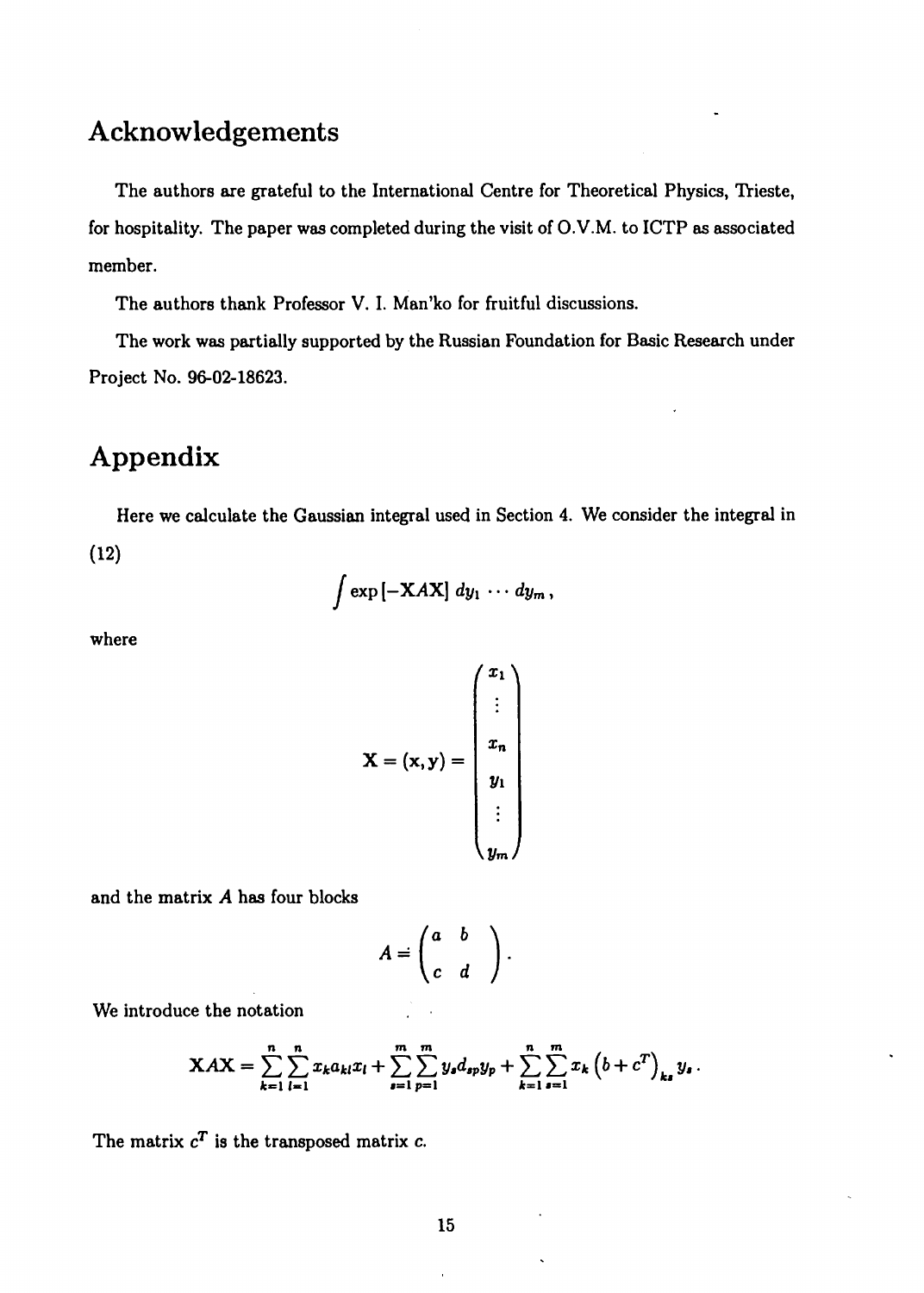Using the general formula for  $N$ -dimensional Gaussian integral (see, for example,  $[19]$ )

$$
\int \cdots \int \exp(-Z M Z + K Z) dz_1 \cdots dz_N = \frac{(\sqrt{\pi})^N}{\sqrt{\det M}} \exp\left(\frac{1}{4} K M^{-1} K\right),
$$

we get

$$
\int \exp\left(-\mathbf{X}A\mathbf{X}\right) \, d\mathbf{y} = \frac{\left(\sqrt{\pi}\right)^m}{\sqrt{\det d}} \, \exp\left(-\mathbf{x}g\mathbf{x}\right),\tag{20}
$$

where the matrix *g* is

$$
g = a - \frac{1}{4} \left( c^T + b \right) d^{-1} \left( b^T + c \right)
$$

and

$$
dy = dy_1 \cdots dy_m.
$$

Using the result obtained one can formulate the following theorem.

Given an arbitrary quantum state of a composed system with a Gaussian Wigner function  $W(\mathbf{Q}_1, \mathbf{Q}_2)$  depending on the set of 2N phase-space variables  $\mathbf{Q}_1$  describing the first subsystem and on the set of  $2M$  phase-space variables  $Q_2$  describing the second subsystem. Then the Wigner function of the first subsystem

$$
W_1(Q_1) = \langle W(Q_1, Q_2) \rangle_2,
$$

which is the given Wigner function of the composed system averaged over variables of the second subsystem  $\mathbf{Q_2}$ , has the Gaussian form.

The statement takes place for both finite and infinite numbers of the degrees of freedom *N* and M of the first and second subsystems.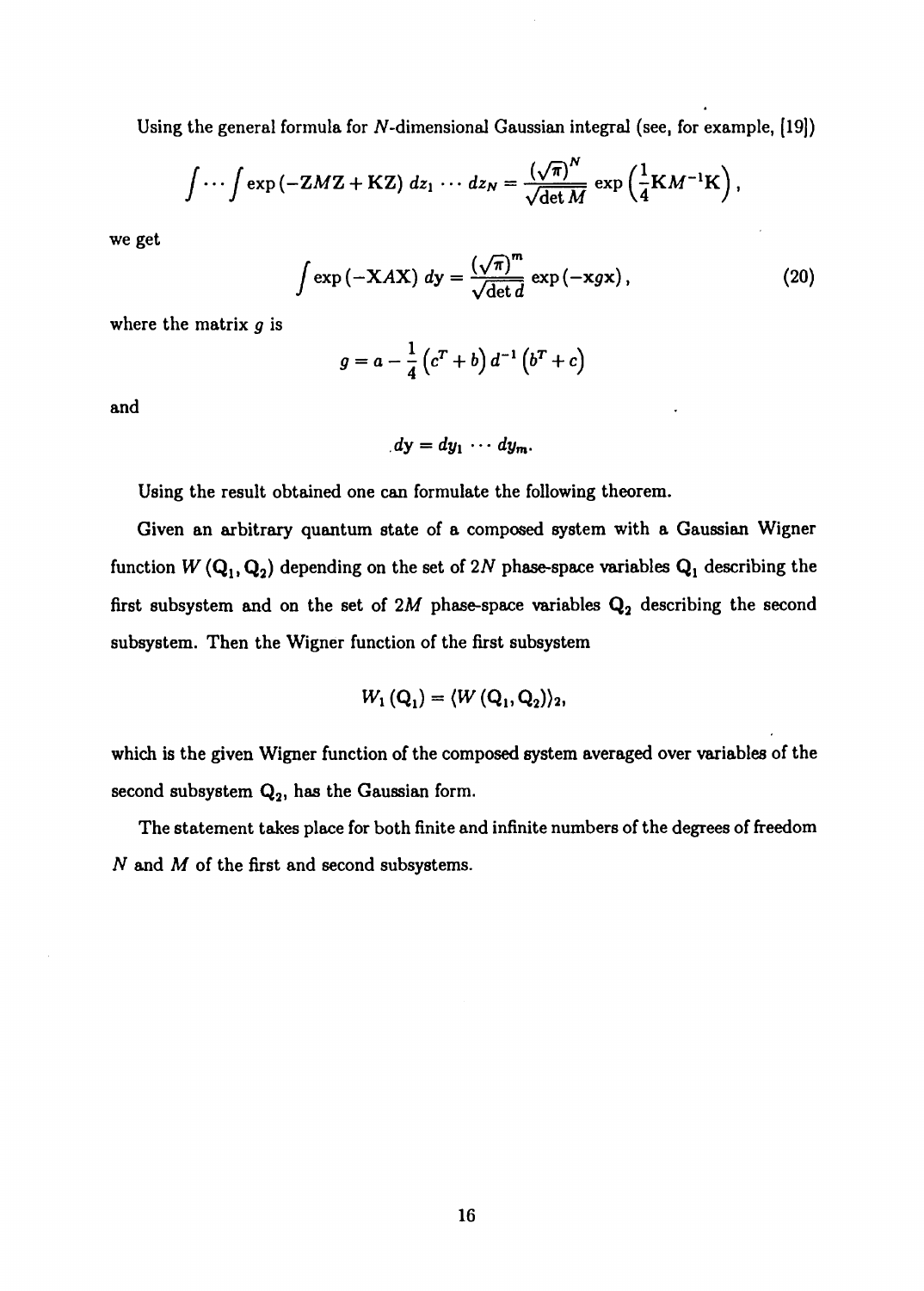### References

- [1] G. Eckhard, R. W. Hellwarth, F. J. McClung, et al, *Phys. Rev, Lett.* A, 9 (1962) 455.
- [2] N. Bloembergen, *Am. J. Phys.,* 35 (1967) 989.
- [3] A. Z. Grasyuk, *Lasers and their Applications, Proceedings of the Lebedev Physical Institute,* Nauka, Moscow (1986), Vol. 86.
- [4] C. S. Wong, *Phys. Rev.,* 182 (1969) 482.
- [5] S. Kielich, *Prog. Opt.,* 20 (1983) 156.
- [6] Y. R. Shen, *The Principles of Nonlinear Optics,* Wiley, New York (1984).
- [7] M. G. Raymer and I. A. Walmsley, *Prog. Opt,* 28 (1990) 182.
- [8] A. Schenzle and H. Brandt, *Phys. Rev.* A, 20 (1979) 1928.
- [9] R. Loudon, *The Quantum Theory of Light,* Clarendon Press, Oxford (1983).
- [10] E. A. Mishkin and D. F. Walls, *Phys. Rev.,* **185** (1969) 1618.
- [11] A. Miranovicz and S. Kielich, *Modern Nonlinear Optics,* Willey, New York (1994), Vol. LXXXV.
- [12] J. Perina, V. Perinova, and J. Kodousek, Opt. *Comm.,* 49 (1994) 210.
- [13] V. Perinova, M. Karska, and J. Krepelka, *Acta Phys. Pol.* A, 79 (1991) 817.
- [14] B. K. Mohanti, N. Nayak, and P. S. Gupta, *Opt. Acta,* 29 (1982) 1017.
- [15] P. S. Gupta and J. Dush, *Czech. J. Phys.,* 40 (1990) 432.
- [16] H. Ritsch, M. A. M. Marte, and P. Zoller, *Europhys. Lett,* 19 (1992) 7.
- [17] I. A. Malkin, V. I. Man'ko, and D. A. Trifonov, *J. Math. Phys.*, 14 (1973) 576.